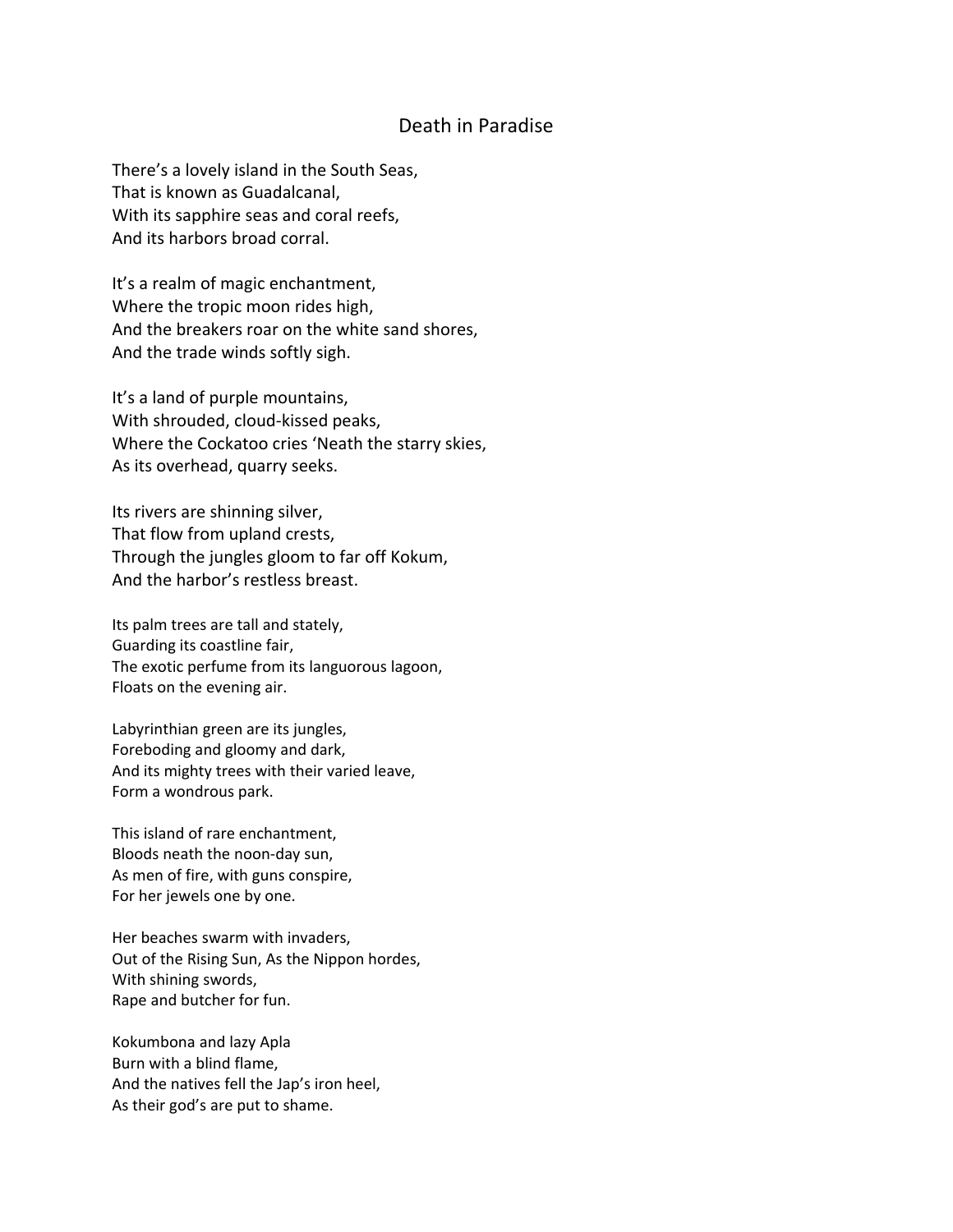This night wind whispers a death song, Tragic and full of woe, And the Japanese pillage each native village, As they flee before the foes

When out of the oceans vastness, A cry rings in the night, As the star shells zoom over lazy Kokum, While the marines are landing their might.

And the island is filled with madness, As down their nets they come, And the shrieking shells make a screaming hell, And the raid has just begun.

Marines are safe on the beaches, Secure are the coconut groves, And the bombs drop down with a swishing sound, As the Zeros dive in droves.

Pioneers are crossing the Lunga, To the airports level ground, And each foot they gain means a man in pain, As the boon‐docks ring with sound.

They push through the steamy jungle, Beyond the fighter strip, And Bloody Knoll takes its awful toll, As the machine guns tear and rip.

Their bodies are ripped into fragments, Their eyes are filled with blood, And the Tenaru with its bastard crew, Are drowned in the gory floods.

The jungles are filled with terror, Creeping and stealthy as fate, And torrential rains fill their sleeping brains, With symphonies of hate.

As they plunge their shifting shadows, Into the jaws of death, And the big rumble as on they stumble, With quickened and drawn breath.

Along the road to glory, To deathless burning fame, And their names shall shine in starry clime,